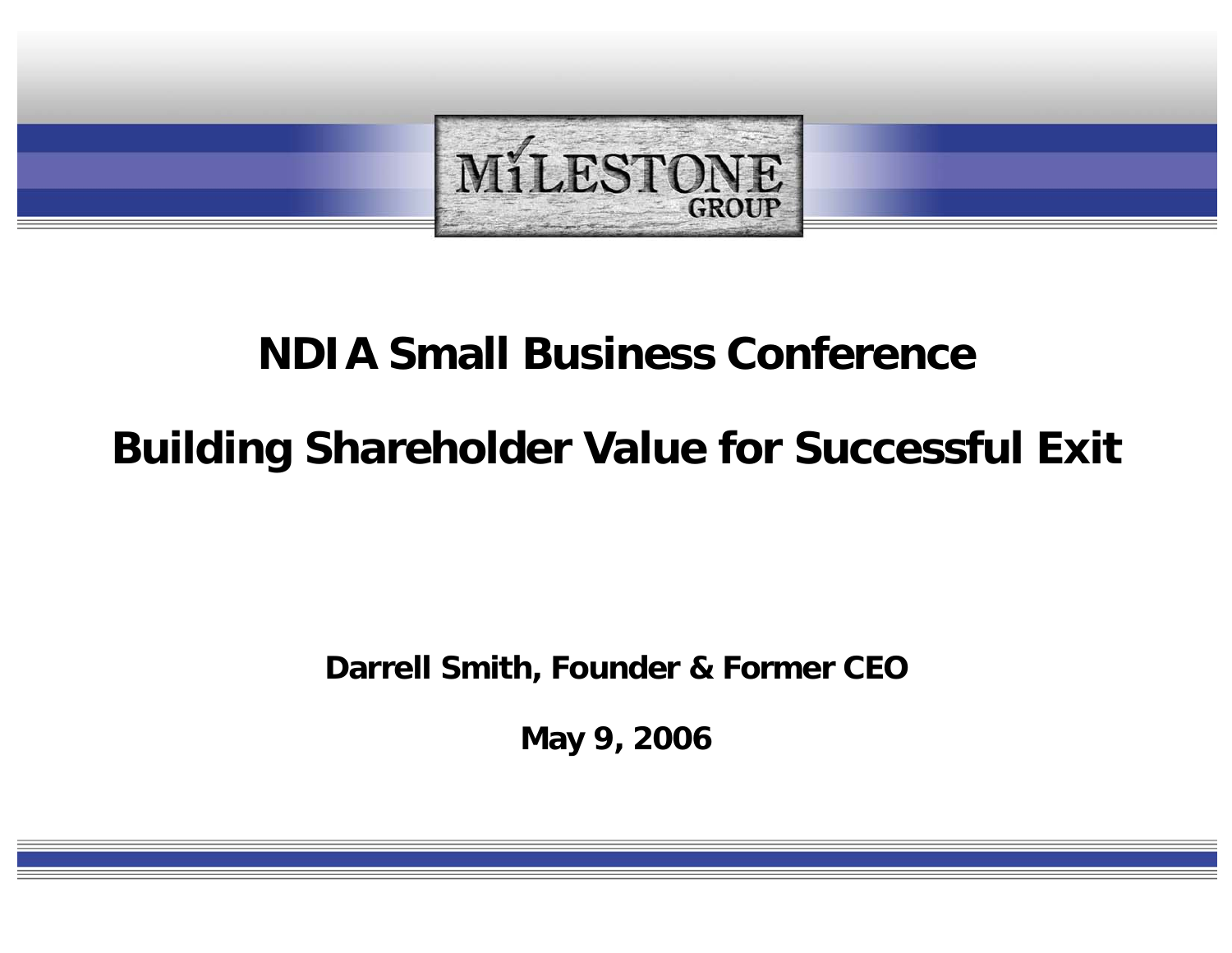

#### **OVERVIEW OVERVIEW**

- Delaware LLC, Founded in April 1998 ٠
	- Founder, Active in Management of Company ▶
	- Two Passive Investors
- Arlington, VA Offices Business Nationwide, Metro DC Concentration 0
- Information Technology/Professional Services Core Competencies 0
- Key Statistics 0
	- 95%+ Federal Government Business
	- \$22.0MM TTM Revenue
	- 125+ Employees ⋗
- Selected Three Times to the Inc 500 List of Fastest Growing Companies Ф
- Acquired by Anteon Corporation on October 14, 2005 ٠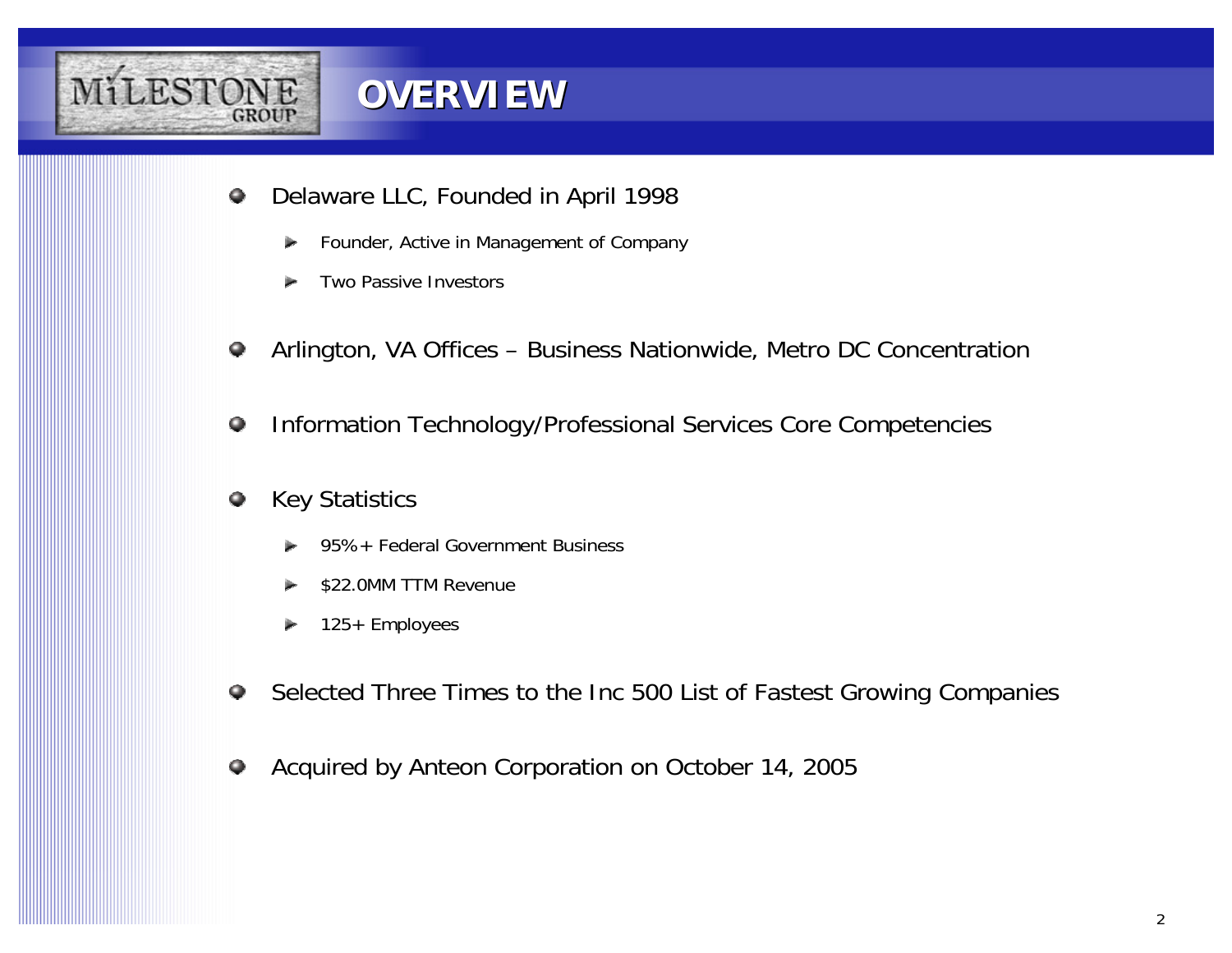

## **GROWTH STRATEGY**

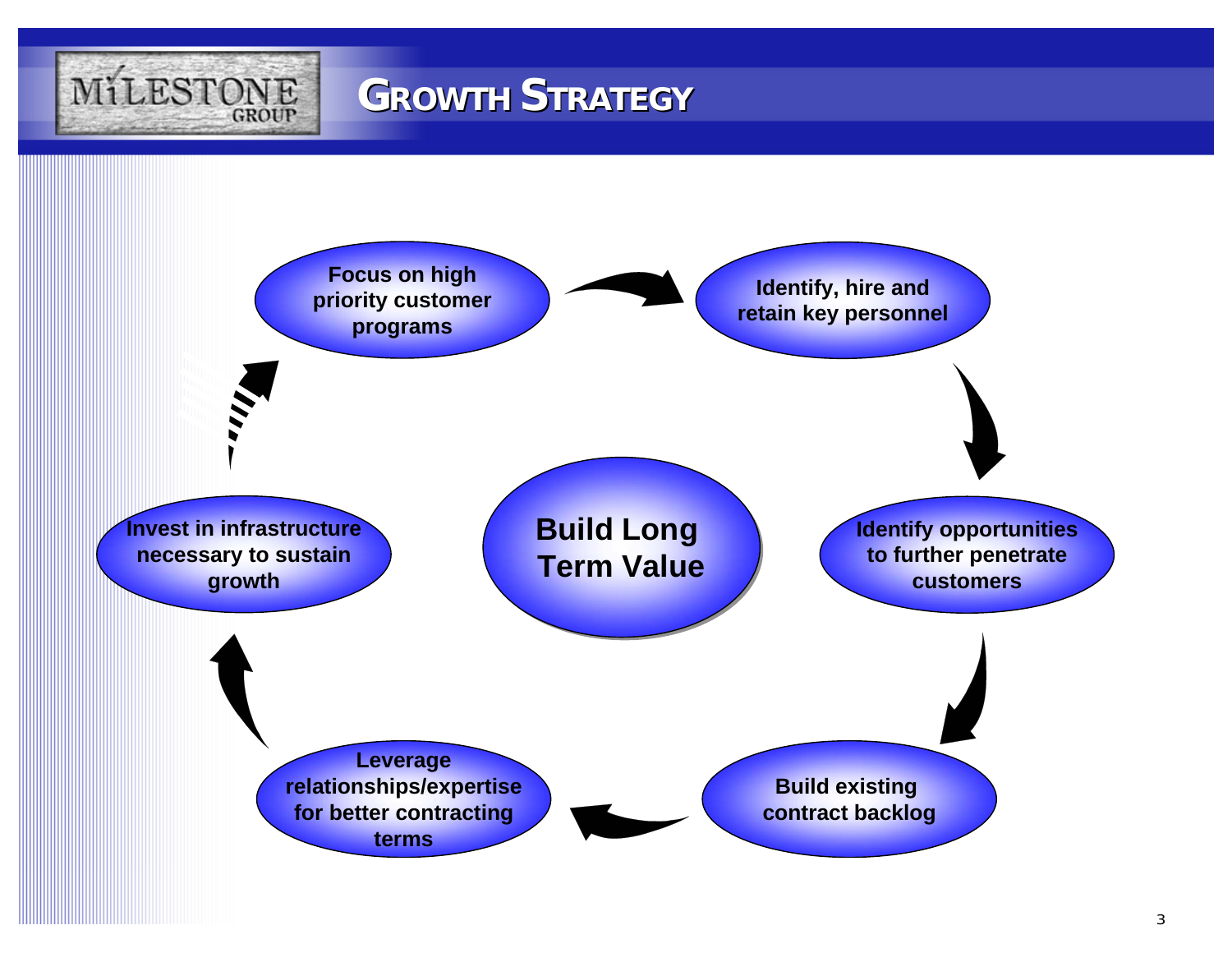

### **BUSINESS VALUE DRIVERS BUSINESS VALUE DRIVERS**

- Contract Backlog/Recaptured Business backlog 4 yrs, 70% repeat  $\bullet$
- Customer List/Contract Alignment MDA, DISA, FBI, Army IMA ۰
- Prime vs Subcontract Business 82% prime, 98% T&M ۰
- Set Aside Business 0%۰
- Sustained Revenue Growth 77% CAGR 0
- 0
- $\bullet$
- Contract Concentration $\bullet$
- ۰
- Time in Business 71/2 years ٥

- 
- 
- Profit Margins **Decimal Accord 2012** 22%, top decile
- Cleared Employees 72% Secret, 17% TS
	- 67% MDA (three offices)
- Competent Management COO, Division VPs, G&A Mgrs
	-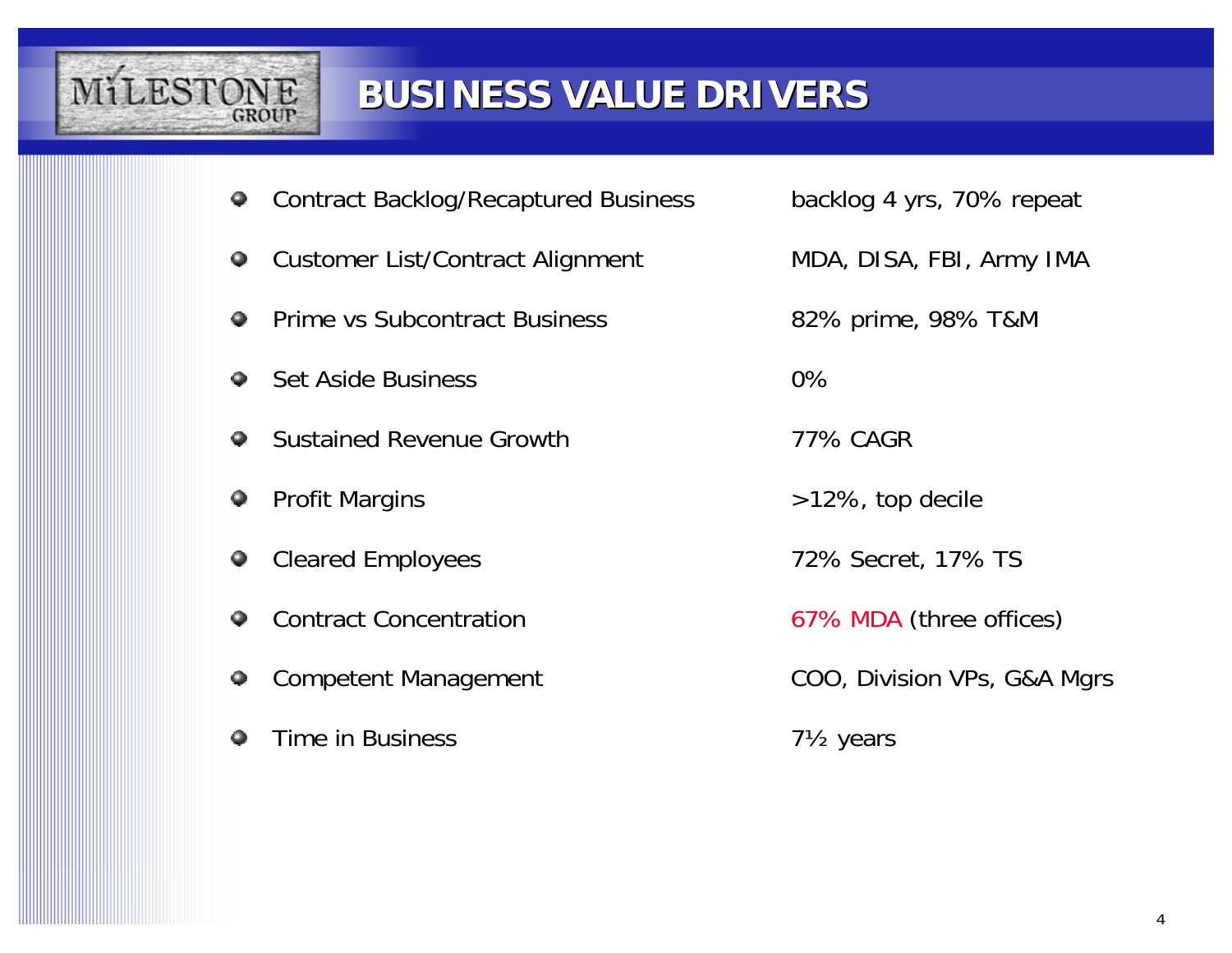

#### **M&A PROCESS VALUE DRIVERS M&A PROCESS VALUE DRIVERS**

- 0
- Outside Team of Advisors **M&A**, legal, acctg/tax ۰
- Internal Resource Availability **State School** Small, high level team ۰
- $\bullet$
- Management of Data Flow single focal point for all info 0
- ۰
- $\bullet$
- Confidentiality of Process customers and employees  $\bullet$
- ۰
- Post Transaction Owner Position **Constructed Constructed Position**

Prospectus/Presentation example and clear statement of strengths

- 
- 
- Due Diligence Information electronic, indexed, done early
	-
- Volume of Issues **minimal number**, disclosed
- Reliability of Accounting Reliability of Accounting audits, cost incurred results
	-
- Operating to Plan Separate team from acq team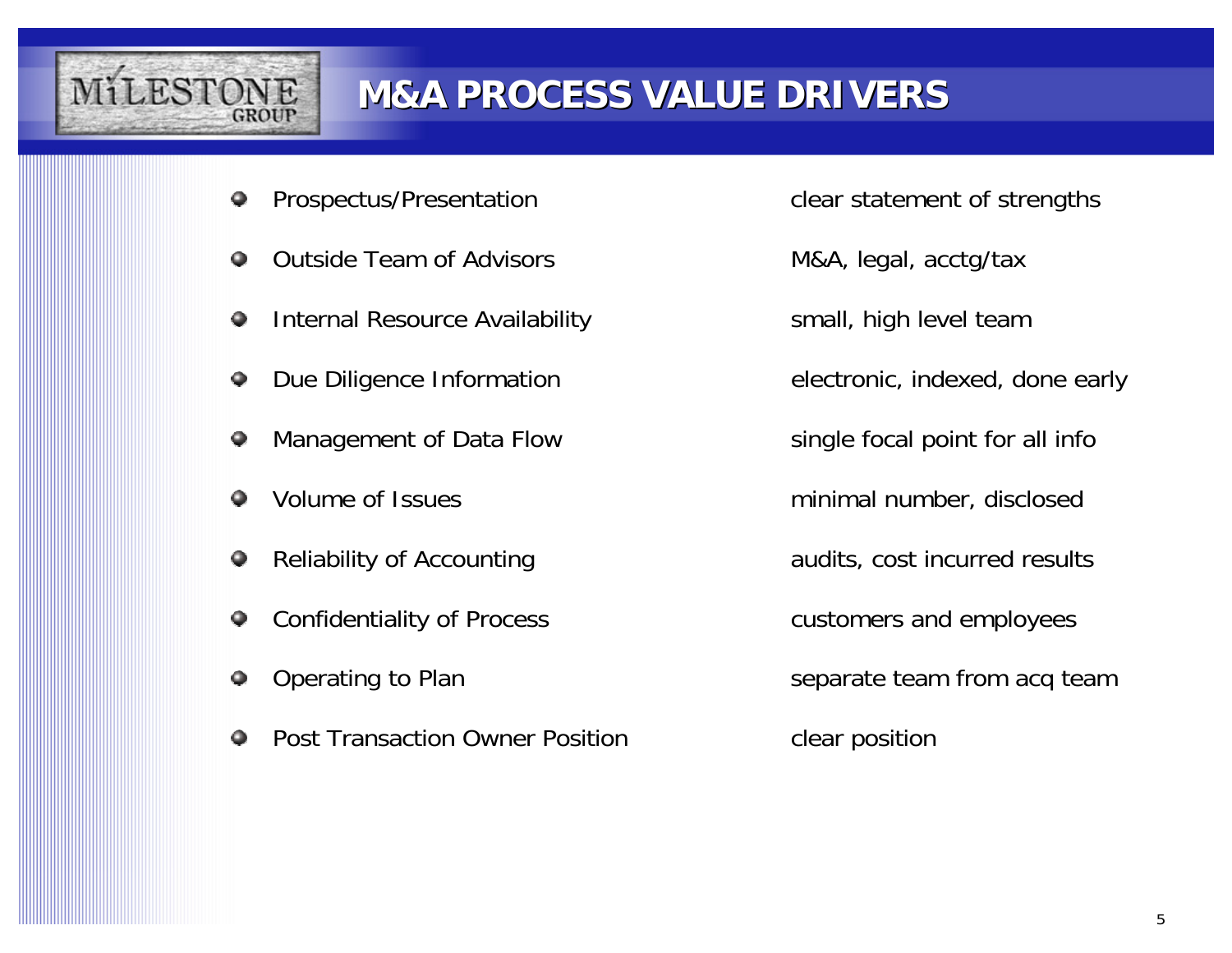

# **ACQUISITION TIMELINE ACQUISITION TIMELINE**

- Informal Valuation Research **Apr 2005** 0
- Selection of Outside M&A Team May 2005 0
- M&A Advisor Engaged Process Started Jun 6, 2005 ٠
- Prospectus/Presentation Developed Jul 8, 2005 ۰
- Presentations to Interested Companies Jul 11-20, 2005 0
- Offers Evaluated Jul 24 Aug 3, 2005 ۰
- Letter of Intent with Anteon Accepted Aug 5, 2005 ۰
- Due Diligence & Purchase Agreement Aug 12 Oct 12, 2005 ۰
- Closing Cost 14, 2005
- **Acquisition Process of Just Over 120 Days**